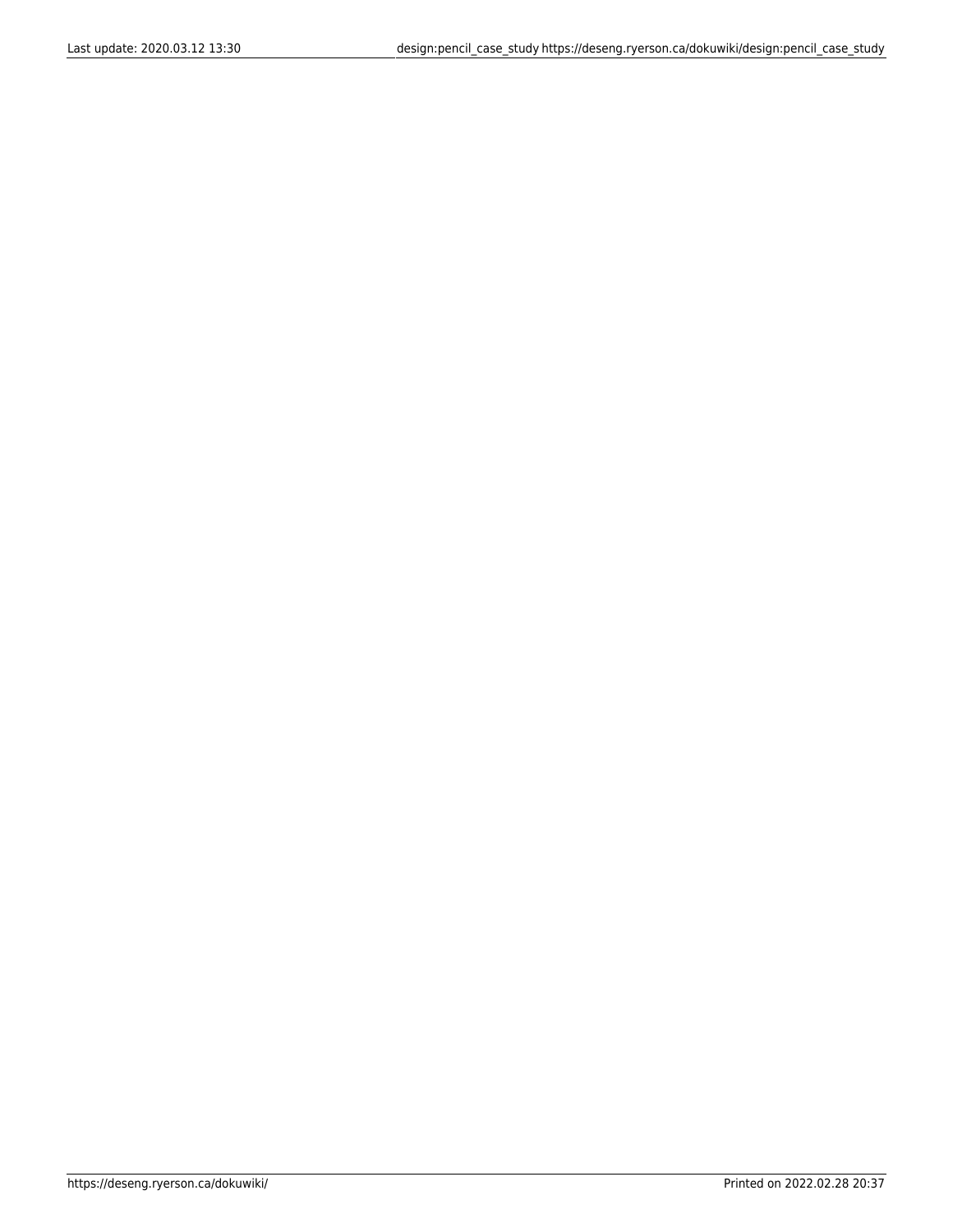## **Case: the Wood Pencil**

The evolution of the wood pencil helps understand the concept of [balance](#page--1-0) in design.

Consider the design of the [wood pencil,](https://en.wikipedia.org/wiki/Pencil) a simple design that hasn't really changed, conceptually, in about *500 years*. And yet, even a cursory review of its history shows that there were significant changes to the materials used, manufacturing methods, and extra features (e.g., attached erasers) over time.

Why did these changes happen?

The basic *discovery* behind pencils was the property of graphite - that it was so soft that it left dark marks on pretty much anything you scratched with it.

Until then, the most common writing instrument was a [quill](https://en.wikipedia.org/wiki/Quill) and ink, which were quite delicate. Graphite, though "soft," was much more robust - and erasable! - than quills and inks. No one really had a problem with quills till then, because no one knew an alternative was even possible. But as soon as graphite's properties became known, its advantages as a writing instrument became immediately apparent, including:

- Graphite could write on many more types of surfaces than quills.
- Graphite didn't spill or dry prematurely like ink did.
- Graphite could be erased; ink couldn't.
- Graphite was fully self contained; you had to carry the quill separately from the ink.
- Graphite was easy to mine and shape into usable writing instruments.

Graphite extended the range, ease, and robustness of one's ability to write. As a result, more people could write, no matter where they were, on whatever they had lying around. This meant writing became more popular. Manufacturers could now easily mark parts that had to be cut, as well as dimensions and layouts in situ. This caused a significant increase in the use of writing, which increased the need for education as well as starting whole new industries (pencil making, and the manufacture of all kinds of related drawing instruments intended for use with pencils).

Before graphite's introduction, the need to write (a situational "force") was balanced by the inherent difficulties of using quills and ink (a situational "counterforce") – though, at the time, people didn't recognize them as *difficulties* because they had nothing to compare them. The introduction of graphite altered the counterforce but did nothing the forces driving people to write. So more people were able to write, and in fact they did write more. This changed the whole balance of the situation by substantially increasing the number of people who were writing. This increased the amount of communication between people, which led to an increase in overall education, productivity, quality, etc.

Because graphite is so soft, people needed some way to encase it to provide strength and to prevent the user's hands from becoming blackened with the stuff. At first, sticks of graphite were wrapped in string on animal skins. It took only a few years, however, for people to invent the wooden covering we still use today.